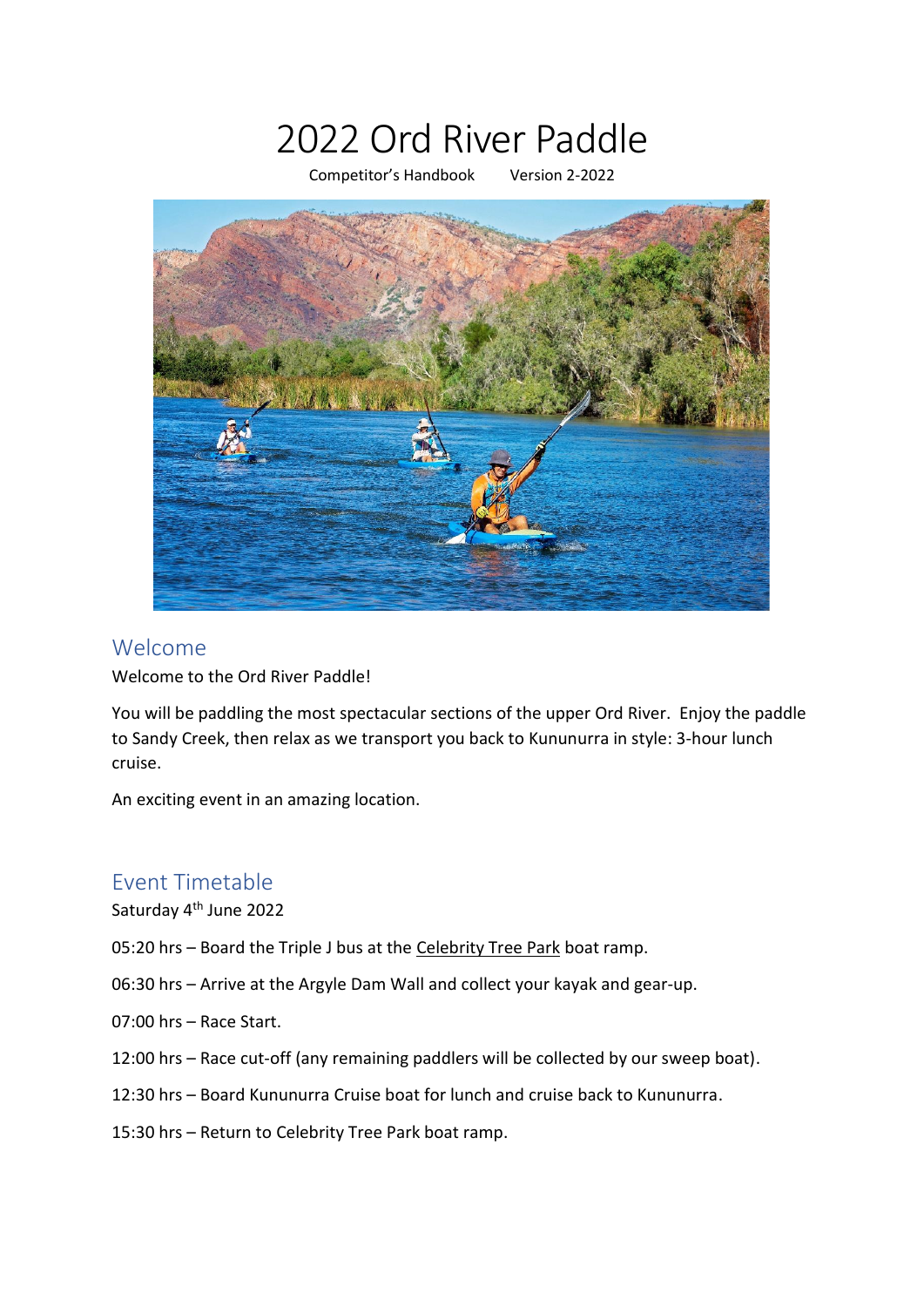## The Course

The paddle starts at the Argyle Dam Wall and finishes at Sandy Creek (29.4km downstream).



The start will be a mass start at 7am.

Finishers paddle across the finish line at sandy beach, between the two finish flags and report to the timekeeper.

Within the first 13km of paddling, **the river branches (divides) on three different occasions**. In all instances, **paddlers must take the right-hand branch** (safest and quickest route).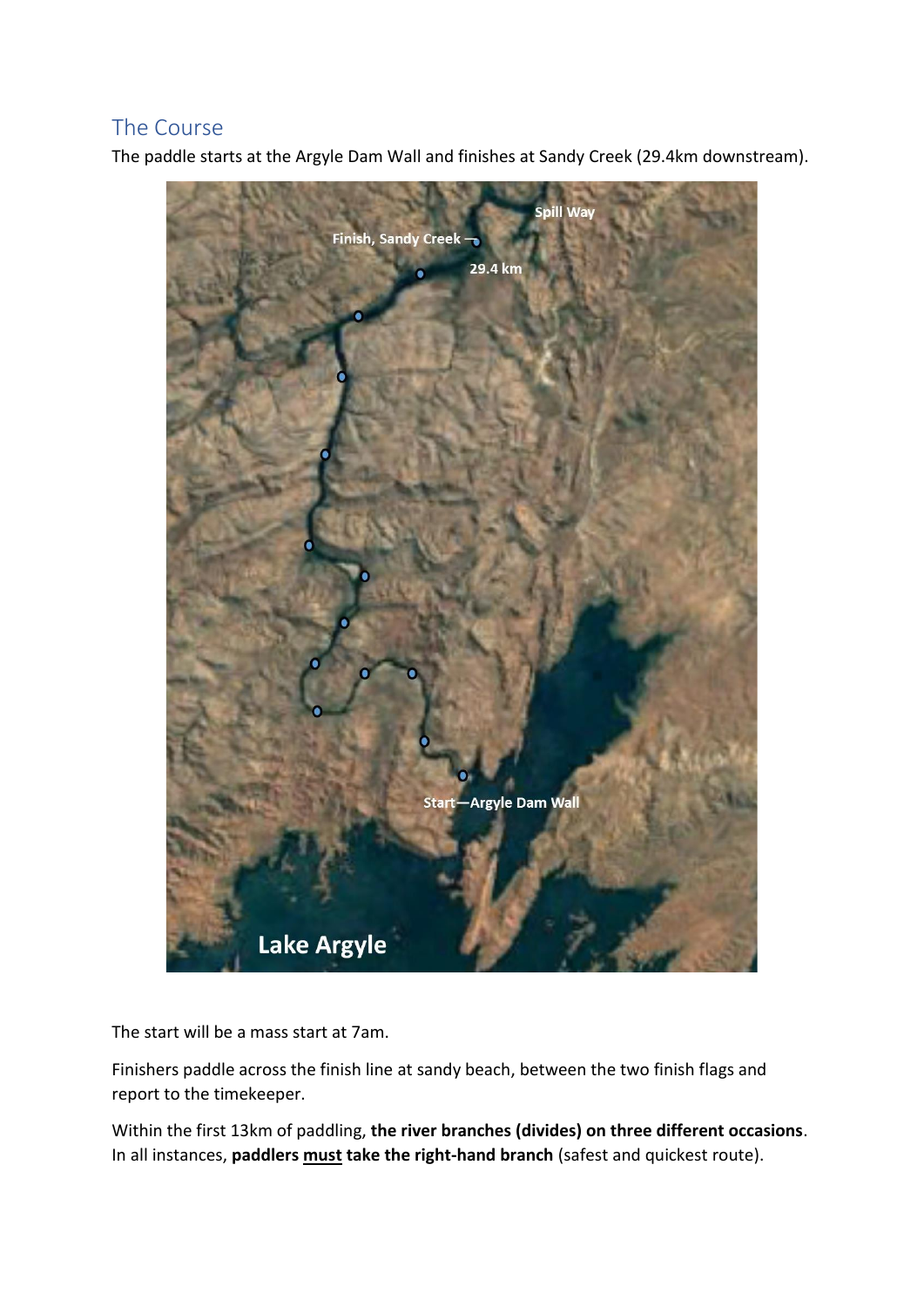## What to bring

Competitors **must** bring (compulsory items):

- **Personal Flotation Device PFD** (minimum 50S or Type 3 'sports buoyancy vest').
- **Sun Protection** (i.e. sunnies, cap, long sleeves/legs, foot covering 'sit-on-top' kayak).
- **All personal nutritional** needs (i.e. bars, gels, chews expect about 4-5 hours of paddling) from 5:20am (bus boarding) to 12:30pm (boat boarding – lunch and drinks will be served once on board).

**Do Not** bring anything that cannot get wet (do not take phone/keys/electronics). Tether all items to the kayak to prevent being lost in the event of a capsize or rough water.

Competitor optional items:

- A small bag, labelled with your name, for any warm and dry clothing you wish to wear to the start line or any extra items you wish to have at the finish. *We will transport this bag for you to collect at the finish line and have with you on the cruise back.*
- Paddle. Bring your own paddle (or use our standard paddle 220cm aluminium/plastic).
- Gloves. We find full length bike gloves are handy to prevent blisters.

#### What we supply

• A **Kayak**. A SeaFlo SF1003 plastic 'sit on top' kayak, rated for a paddler's up to 125kg. Note: that the hatch is secure for storing food, small items, but is not waterproof.



- Paddle. A standard 220cm long, aluminium shaft, plastic off-set blade, 2-piece paddle.
- Bus **transport** from Celebrity Tree Park boat ramp (Kununurra) to Lake Argyle Dam Wall.
- The Ord Paddle **Race** (40 paddlers in 40 identical craft).
- **Finish Cruise** from the finish (Sandy Creek) back to Celebrity Tree Park (3-hour cruise).
- **Drinks** (water, soft drink, wine, champagne, beer), **Lunch** and post-event **celebration** on the Finish Cruise.